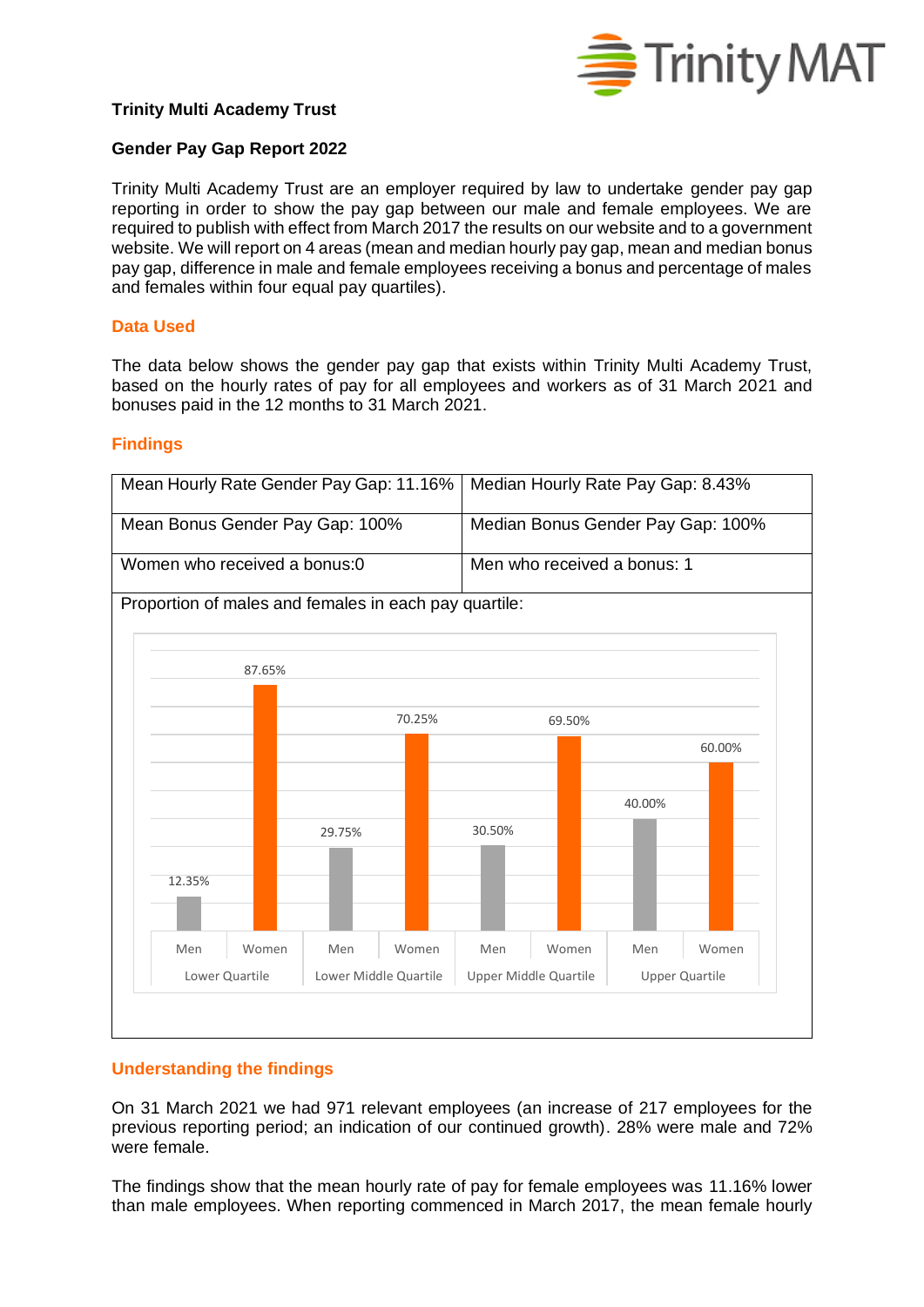pay was 26.89% and the pay gap has reduced year on year from this date, demonstrating our commitment to reducing the pay gap. In addition, the Office for National Statistics reports the average gender pay gap in 2021 was 15.4 %, therefore higher than the pay gap that exists at Trinity Multi Academy Trust.

Females are the dominant workforce across all four of the pay quartiles.

Females make up 60% and 69.5% of the upper and upper middle quartile respectively, demonstrating our commitment to ensuring a healthy representation of females within middle and senior leadership roles.

As a trust we believe that the pay gap is predominantly due to a larger proportion of females than males within the lower and lower middle quartiles although we have seen a slight increase in male employees within the lower middle quartile (up to 29.75% from 20.10% for the previous reporting period). It should be noted that whilst we encourage males to apply for roles that fall within the lower pay quartiles, many of these roles remain stereotypically attractive to a larger number of female applicants.

Only one employee (1 male) was paid a bonus for the reporting period.

For clarification, gender pay is not the same as equal pay. Equal pay is about ensuring that people have the same pay, or range of pay, for work deemed of equal value. We are confident that the trust's remaining gender pay gap is not an equal pay issue as our approach to pay is gender neutral and we have in place internal structures to ensure there is pay parity across the trust. We use pay scales based on the School Teachers Pay and Conditions Document and for non-teaching staff we use pay scales set by the NJC.

# **Comparing our gender pay gap**

| <b>Trust</b>                                          | 2017 / 2018 | 2018/2019 | 2019/2020 * | 2020/2021 |
|-------------------------------------------------------|-------------|-----------|-------------|-----------|
| <b>Trinity MAT</b>                                    | 26.9%       | 24%       | 14.3%       | 11.16%    |
| Abbey MAT                                             | 17%         | 14%       |             | 12.7%     |
| <b>Bradford</b><br>Diocesan<br><b>Academies Trust</b> | 23.2%       | 17.9%     | 19.3%       | 20.6%     |
| Delta Academies<br>Trust                              | 25.8%       | 28%       |             | 26.2%     |
| Enhance<br><b>Academy Trust</b>                       | 29%         | 38%       | 35%         | 37.8%     |
| The Gorse<br><b>Academies Trust</b>                   | 15.4%       | 18.1%     |             | 15.6%     |
| <b>Harris Federation</b>                              | 18.2%       | 17.8%     | -           | 17.2%     |
| Outwood Grande<br><b>Academies Trust</b>              | 26.9%       | 25%       | 25.1%       | 23.8%     |

To provide further context to our gender pay gap, the mean hourly pay gap from other similar sized trusts has been compared:

\* *owing to the pandemic the legal requirement to for Gender Pay Gap reporting was removed for 2019/2020 and therefore many schools / trusts chose not to report*

The data highlights again the reduction in our gender pay gap since reporting began, and also highlights that as well as being below the national, our pay gap is now favourable when comparing to other similar sized trusts.